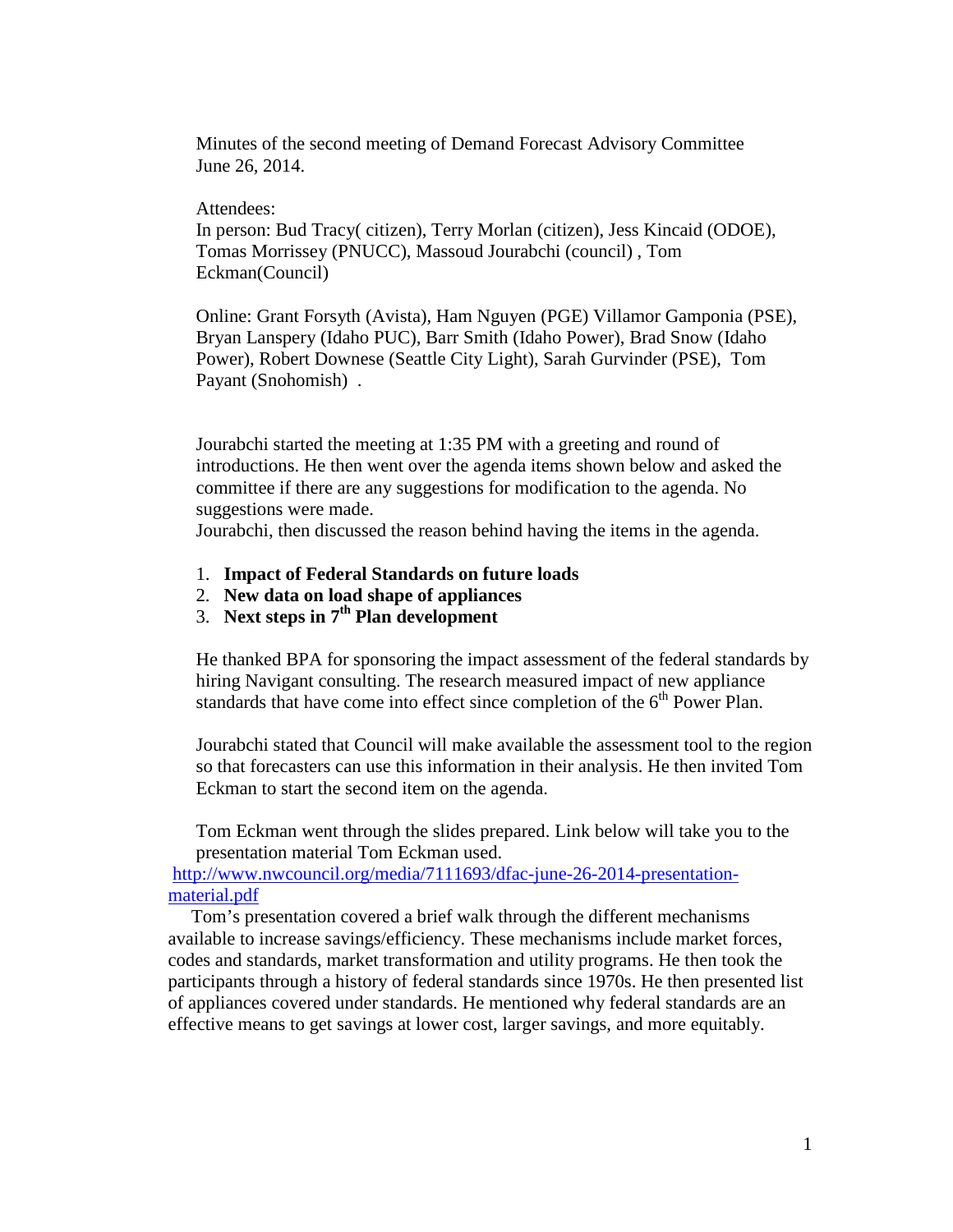Tom then went through a few examples of improvements in efficiency for refrigerators, freezers, dish washers and clothes washers. All these appliances have experienced significant drop in use since 1980s.

Grant Forsyth asked would these standards replace some of conservation efforts. Tom Eckman indicated that it may be the case, but that utility programs would still be needed to keep the markets moving forward.

Jourabchi mentioned that there is a distribution around the efficiency, or Use per year figures shown in the graphs and that standards removes portion of the distribution that is less efficient. There is always going to be a distribution of options available to the customers and utility programs can help push more of the market to the more efficient section of the distribution.

Tom Eckman then continued with showing impact of standards. Standards passed (prior to 2010) have lowered the regional loads by about 2300 MWa, and these savings have contributed about 20% of cumulative regional savings since 1985. Tom then showed the list of 24 appliance standards that come into market by 2017. The list is growing and by the end of 2014 there are another 5-10 standards coming.

Tom then described the analytical approach that was used. There were a few clarifying questions regarding fuel switching impact of the standards. Tom indicated that DOE looks into this issue as part of standard setting process. Ham Nguyen asked how data was collected for the analysis. Tom indicated that either prorated national data was used or in the case of lighting regional lighting distributed were surveyed to get data on lighting equipment.

Tom then went through a number of slides measuring impact of new federal standards that were not part of  $6<sup>th</sup>$  Plan. The results show that in the short-term there will be very little savings attributable to the standards, but that in the medium and long term the savings are very significant. Over 350 MWa of savings by 2029, and 280 MWa of savings in Commercial and Industrial sectors are projected. The biggest single item of savings is savings from transformer improvements.

Bud Tracy, asked about sizing the transformers

Tom mentioned that care was taken not to double count the savings from transformers. In the calculation of savings from transformer improvements, the net (loads net of the savings from other appliance standards) was feed in the calculation of transformer savings.

Tom then talked about lighting standards, these standards are expected to generate about 150 MWa of savings by 2029. These standards are expected to have the greatest short-term impact of about 62 MW 2010 and 2014 and 65 MWa between 2015 and 2019.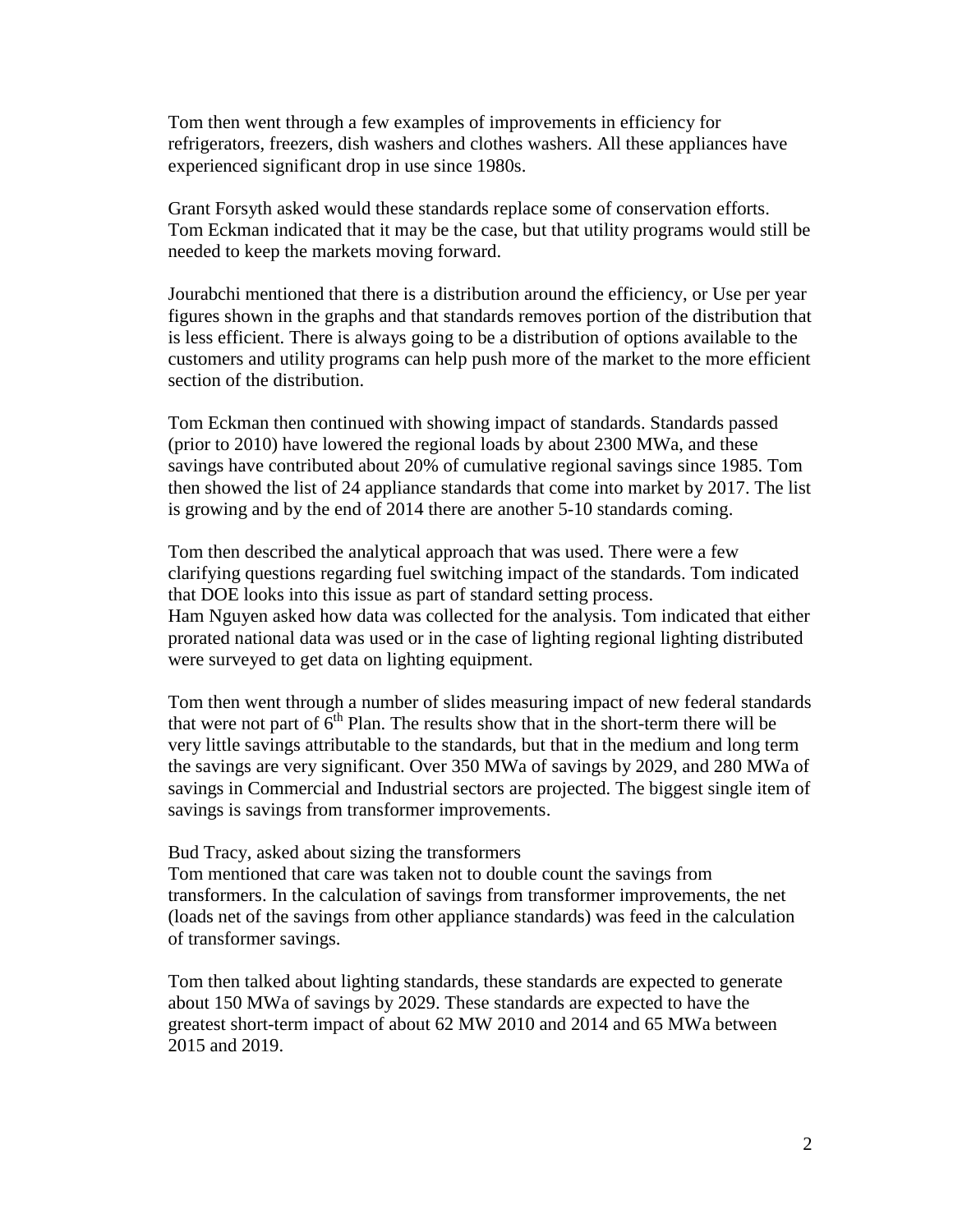Tom noticed that the labels on the two graphs in slides 70 and 71 graph should have read 2015- 209 instead of 2010-2014. [The labels were corrected since the meeting].

Tom then discussed the implication of these savings on the Seventh Plan. It is expected that load forecast would be lower particularly in the long term. Tomas, Bud and Terry discussed the impact on forecast load.

Villamor commented that the presentation on impact of savings on load forecast has been very useful and that they have hired outside consultant to incorporate impact of standards in their load forecasting work.

Jourabchi then thanked Tom for his presentation and reiterated that goal of the Council is to make the analytic available to the region so utilities could incorporate savings from the standards in their work.

Next item on the agenda was New Data on load shape of appliances and the capacity impacts of energy efficiency. Jourabchi asked Eckman to present the findings on the new load shapes.

Tom then went through the presentation, showing that although Northwest system daily load profile has not changed significantly since 1995, after adjustment for weather, the underlying appliance load shapes have changed. Tom then went through history of load shape studies in the region, mentioning that the only significant study was done in late 1980 to early 1990s under the ELCAP study. The latest study was part of Residential Building Stock Assessment 2012-2013 where a number single family residences were metered.

Tom showed comparison of the ELCAP load shapes and the new load shapes for residential electric water heating, refrigerators, ductless heat pumps and residential lighting. In almost all cases the energy and contribution to system peak show a flattening of load shapes. Tom then estimated peak impact from these appliances with ELCAP load shapes and with the new load shapes. The analysis shows there can be serious over estimation of peak reduction impact if one uses the ELCAP load profiles. Tom called for help for further studies on load shapes expanding the new study to more appliances and sectors.

Jourabchi thanked Tom Eckman for very data rich presentation.

The next item on the agenda was the Next Steps.

Jourabchi, talked about update on the Seventh Plan timing, update on economic drivers of the seventh plan, how the federal standards are going to be incorporated in the long-term model and the topics for the next DFAC meeting. In terms of key drivers to the plan he mentioned that there has been little changed since last year. He went through brief discussion on population growth in the region, commercial floor space additions and projections of manufacturing output and natural gas prices. on the